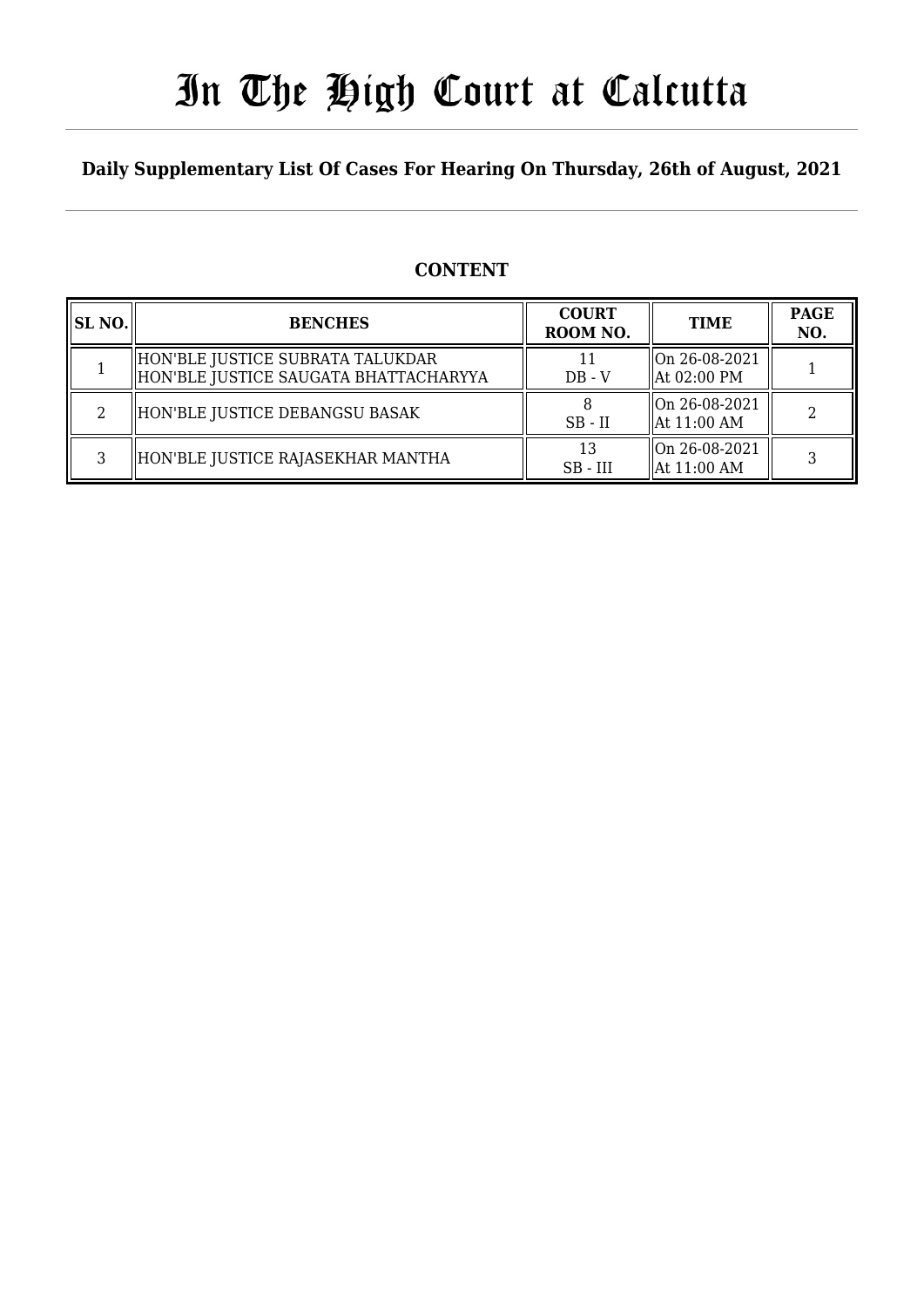

### Calcutta High Court **In The Circuit Bench at Port Blair Appellate Side**

**DAILY CAUSELIST For Thursday The 26th August 2021**

**COURT NO. 11**

**DIVISION BENCH (DB - V)**

**AT 2:00 PM**

**HON'BLE JUSTICE SUBRATA TALUKDAR HON'BLE JUSTICE SAUGATA BHATTACHARYYA**

**(VIA VIDEO CONFERENCE)**

#### **FROM PRINCIPAL BENCH**

#### **FOR HEARING**

1 MA/16/2021 (Part Heard) (6 PBS) VS SANIYA SUBHASH THE ANDAMAN AND NICOBAR ADMINISTRATION AND OTHERS

S.AJITH PRASAD KRISHNA RAO

IA NO: CAN/1/2021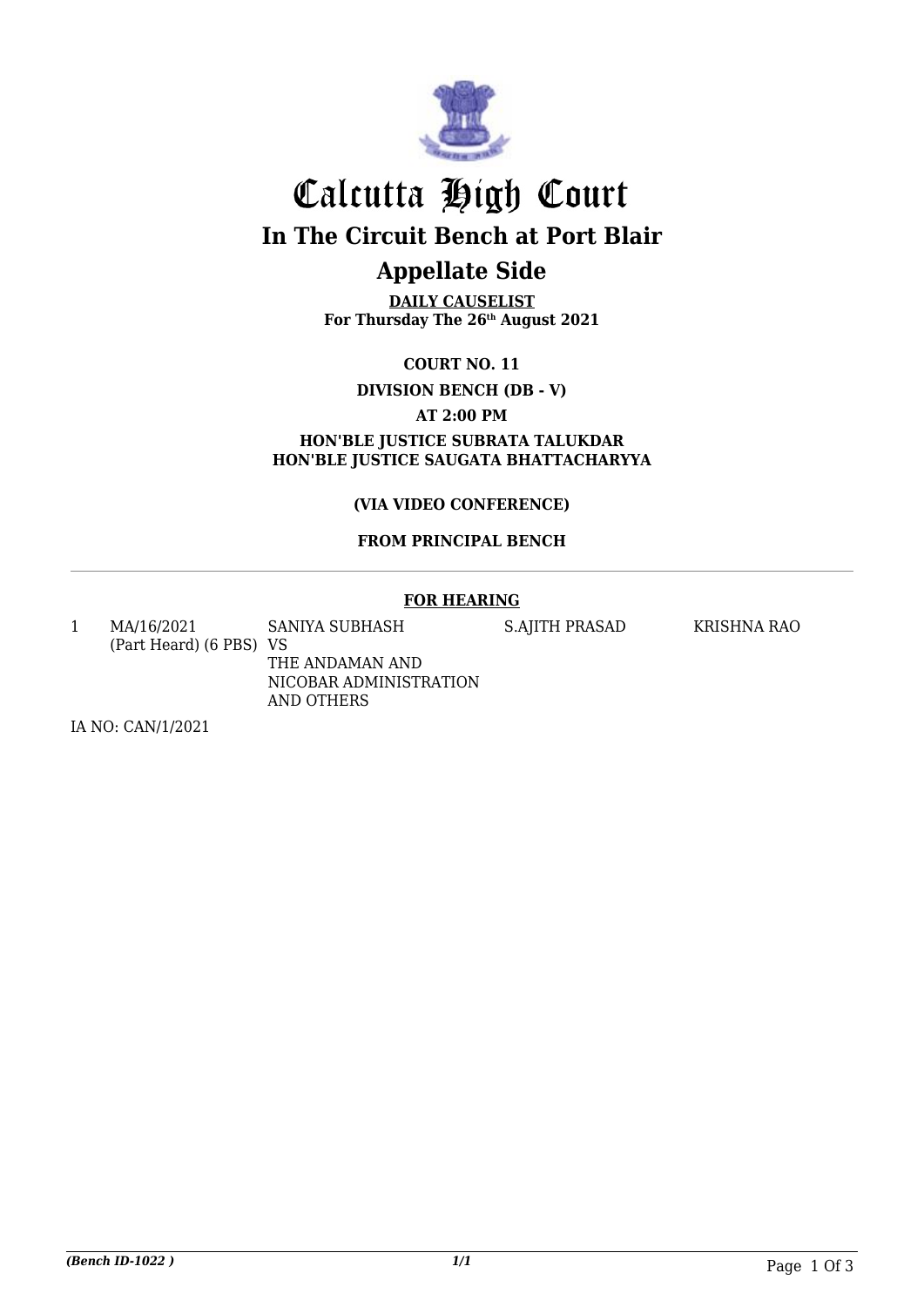

# Calcutta High Court **In The Circuit Bench at Port Blair Appellate Side**

**DAILY CAUSELIST For Thursday The 26th August 2021**

**COURT NO. 8 SINGLE BENCH (SB - II) AT 11:00 AM HON'BLE JUSTICE DEBANGSU BASAK**

#### **(VIA VIDEO CONFERENCE)**

#### **FROM PRINCIPAL BENCH**

#### **MOTION**

1 WPA/193/2021 M/S. HINDUSTAN TRADERS VS G.BINNU KUMAR

THE ASSISTANT PROVIDENT FUND COMMISSIONER

IA NO: CAN/1/2021